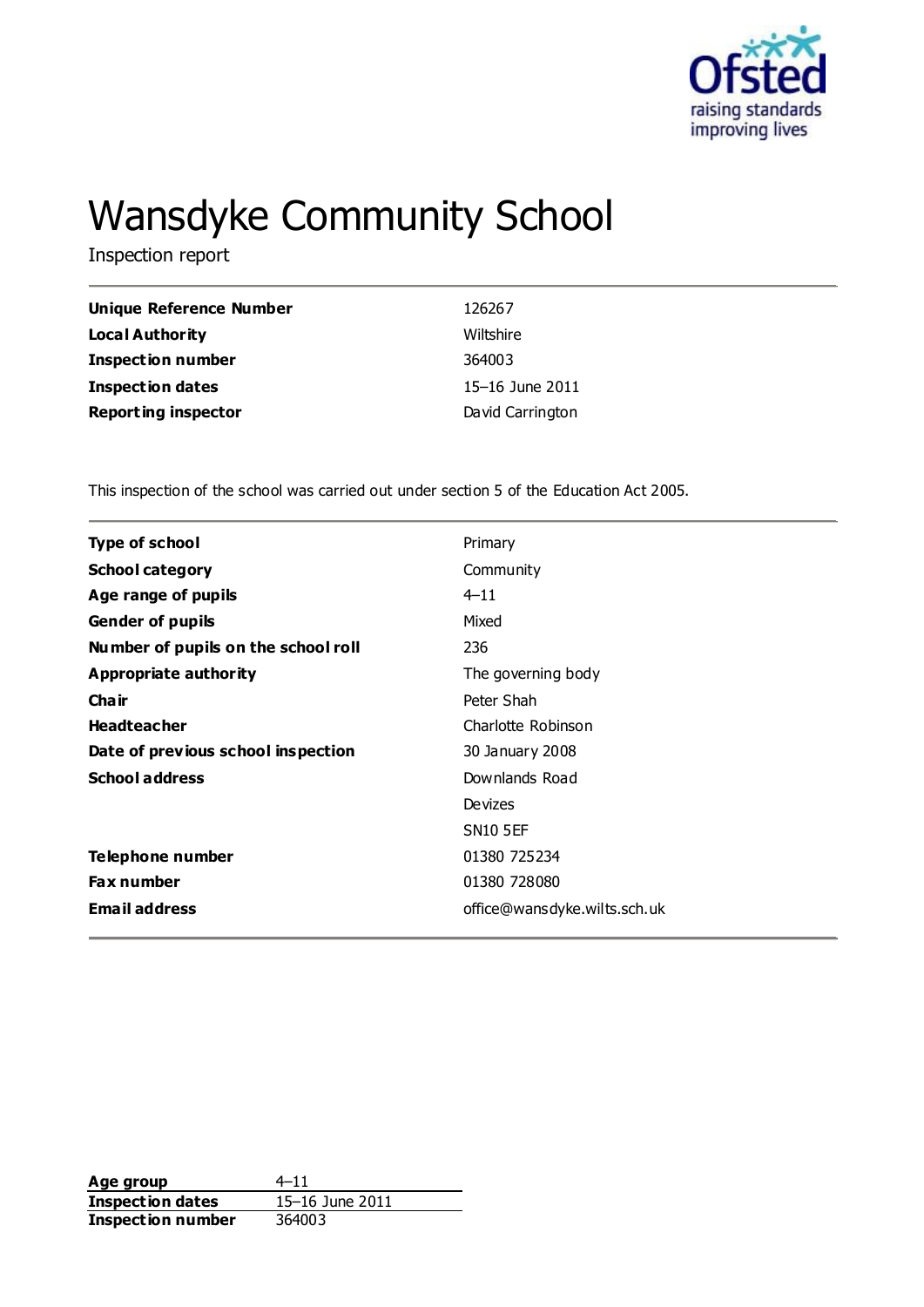The Office for Standards in Education, Children's Services and Skills (Ofsted) regulates and inspects to achieve excellence in the care of children and young people, and in education and skills for learners of all ages. It regulates and inspects childcare and children's social care, and inspects the Children and Family Court Advisory Support Service (Cafcass), schools, colleges, initial teacher training, work-based learning and skills training, adult and community learning, and education and training in prisons and other secure establishments. It assesses council children's services, and inspects services for looked after children, safeguarding and child protection.

Further copies of this report are obtainable from the school. Under the Education Act 2005, the school must provide a copy of this report free of charge to certain categories of people. A charge not exceeding the full cost of reproduction may be made for any other copies supplied.

If you would like a copy of this document in a different format, such as large print or Braille, please telephone 0300 123 4234, or email **[enquiries@ofsted.gov.uk](mailto:enquiries@ofsted.gov.uk)**.

You may copy all or parts of this document for non-commercial educational purposes, as long as you give details of the source and date of publication and do not alter the documentation in any way.

To receive regular email alerts about new publications, including survey reports and school inspection reports, please visit our website and go to 'Subscribe'.

Royal Exchange Buildings St Ann's Square Manchester M2 7LA T: 0300 123 4234 Textphone: 0161 618 8524 E: **[enquiries@ofsted.gov.uk](mailto:enquiries@ofsted.gov.uk)**

W: **[www.ofsted.gov.uk](http://www.ofsted.gov.uk/)**

© Crown copyright 2011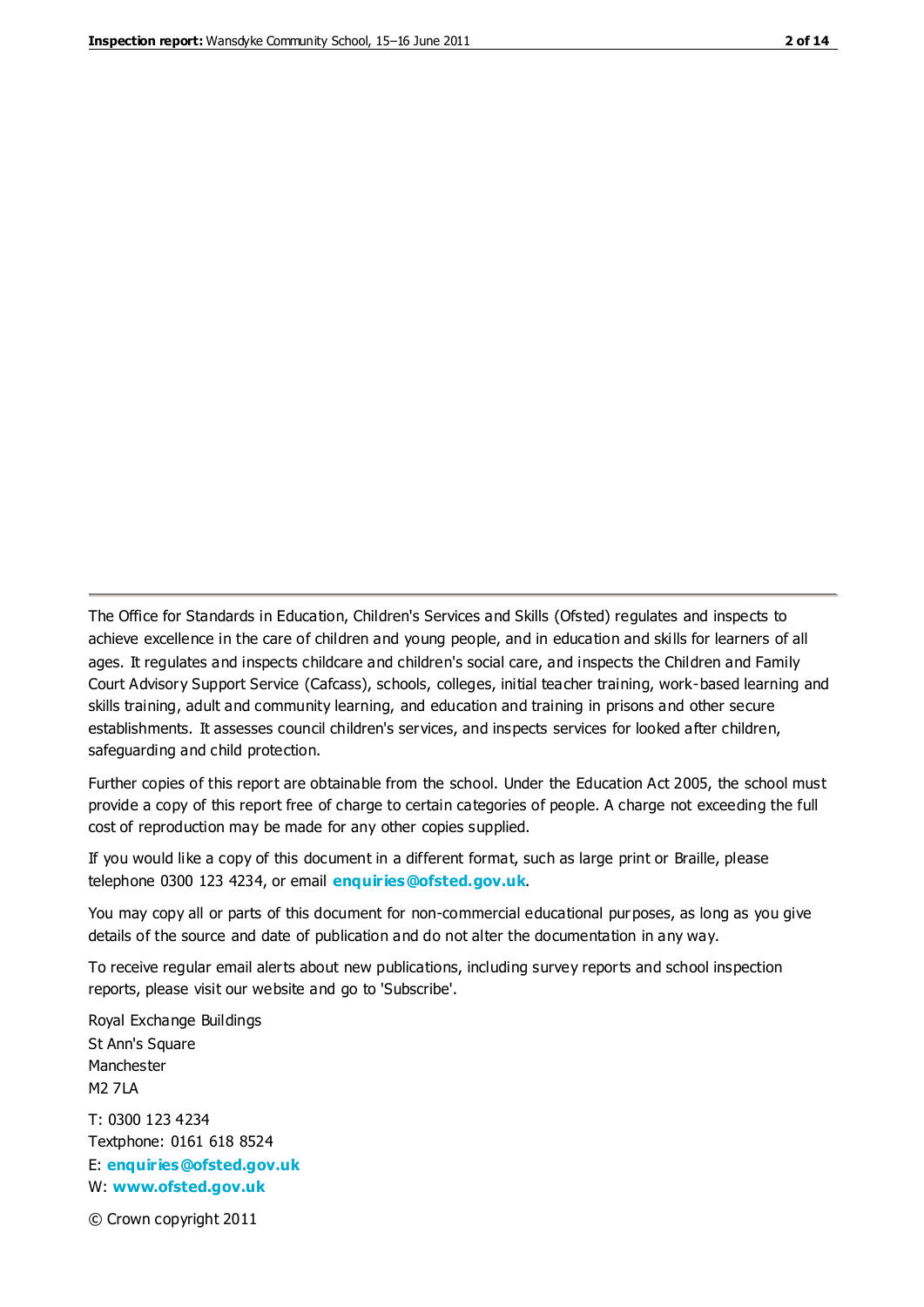# **Introduction**

This inspection was carried out by three additional inspectors. They observed 14 lessons led by 10 teachers. Meetings were held with the headteacher, senior leaders and members of the governing body. The inspectors observed the school's work, and looked at school planning, assessment data, pupils' work, the school's checks on the quality of teaching and a number of policy documents. The team received 93 questionnaires from parents and carers and also evaluated those from pupils and the school staff.

The inspection team reviewed many aspects of the school's work. It looked in detail at a number of key areas.

- The extent to which the school has improved provision and outcomes in the Early Years Foundation Stage.
- Whether the quality of provision and pupils' learning is equally effective in Key Stage 1 and 2.
- How far pupils' achievement in writing has been increased.
- The degree to which the promotion of community cohesion extends beyond the local area.The degree to which the promotion of community cohesion extends beyond the local area.

# **Information about the school**

Wansdyke Community is an average sized primary school. Most pupils are from White British families and very few speak English as an additional language. The total proportion of pupils with special educational needs and/or disabilities is below average. However, the school hosts two specialist learning classes and so the proportion of pupils with statements of special educational needs is above average. These pupils have complex learning needs. The percentage of pupils known to be eligible to free school meals is average.

The school has been awarded Healthy Schools and Green Flag Eco-school status.

There has been a significant change of staff, including the headteacher and deputy headteacher, since the previous inspection. Additionally, the governing body has been restructured during this time and has a new Chair.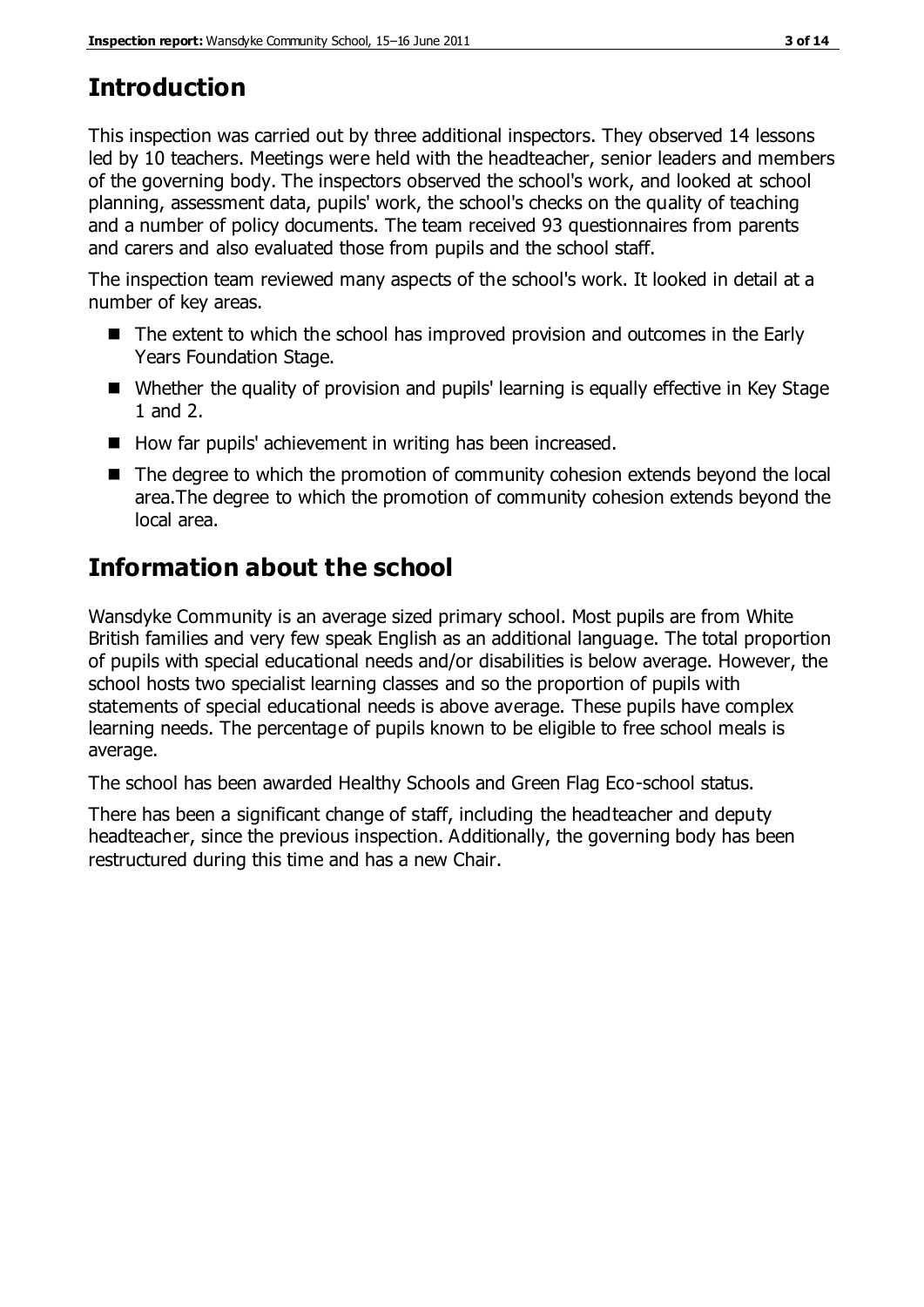# **Inspection judgements**

| Overall effectiveness: how good is the school?  |  |
|-------------------------------------------------|--|
| The school's capacity for sustained improvement |  |

# **Main findings**

Wansdyke Community is a good school. Pupils' achievement dipped in 2008, but after some significant changes of staff it has made brisk improvement. There are many outstanding features and there is steadfast drive and ambition to make the school one of the best. School self-evaluation pinpoints key strengths and weaknesses promptly and accurately, development planning is firmly focused on the leading priorities for improvement and there is excellent strategic management that is highly successful in taking the school forward. This is shown clearly, for example, in the improved promotion of community cohesion which involves well-founded partnerships with a wide range of groups across the world. There is outstanding capacity to maintain the school's rise.

Inspection judgments show a range of grades from a very small minority which are satisfactory to just under a half that are outstanding. School leaders recognise there are two main areas for improvement to enable the school to move to outstanding.

Firstly, provision and children's progress in the Early Years Foundation Stage are satisfactory, which is less positive than in the rest of the school. The new leader of this phase has already made a strong start and observations in the Reception class show many good features. Work to ensure children have ample opportunity to choose, plan and review their own learning activities is developing well as a result of strengths in the new leadership and management. However, the changed emphasis on this has not had time to have full impact.

Secondly, the curriculum, whilst good, is not yet focused consistently on the development of investigative and creative skills across all subjects and this restricts some aspects of pupils' learning. There are considerable merits in the curriculum, including the very effective emphasis on personal, social and health education which results in pupils' outstanding awareness of health and safety and their great contribution to the school and local communities. It also is at the heart of behaviour management which is positive, being encouraging and rewards led. Thus, behaviour is impeccable and bullying is extremely rare. The fully developed partnerships with other schools, the local authority and outside agencies contribute strongly to the broadening of the curriculum and also to the outstanding care, guidance and support for pupils. This enables pupils with any form of barrier to learning to succeed in their work. The staff of the two specialist learning classes are outstandingly effective in creating a warm, welcoming ethos where the pupils flourish.

Because the quality of teaching has improved substantially during the period since the previous inspection, learning is good and pupils' enjoyment of lessons is high. The quality of provision is now more uniformly effective through Key Stage 1 and 2. Pupils' progress is good, with some significant spurts in some years. Attainment is above average and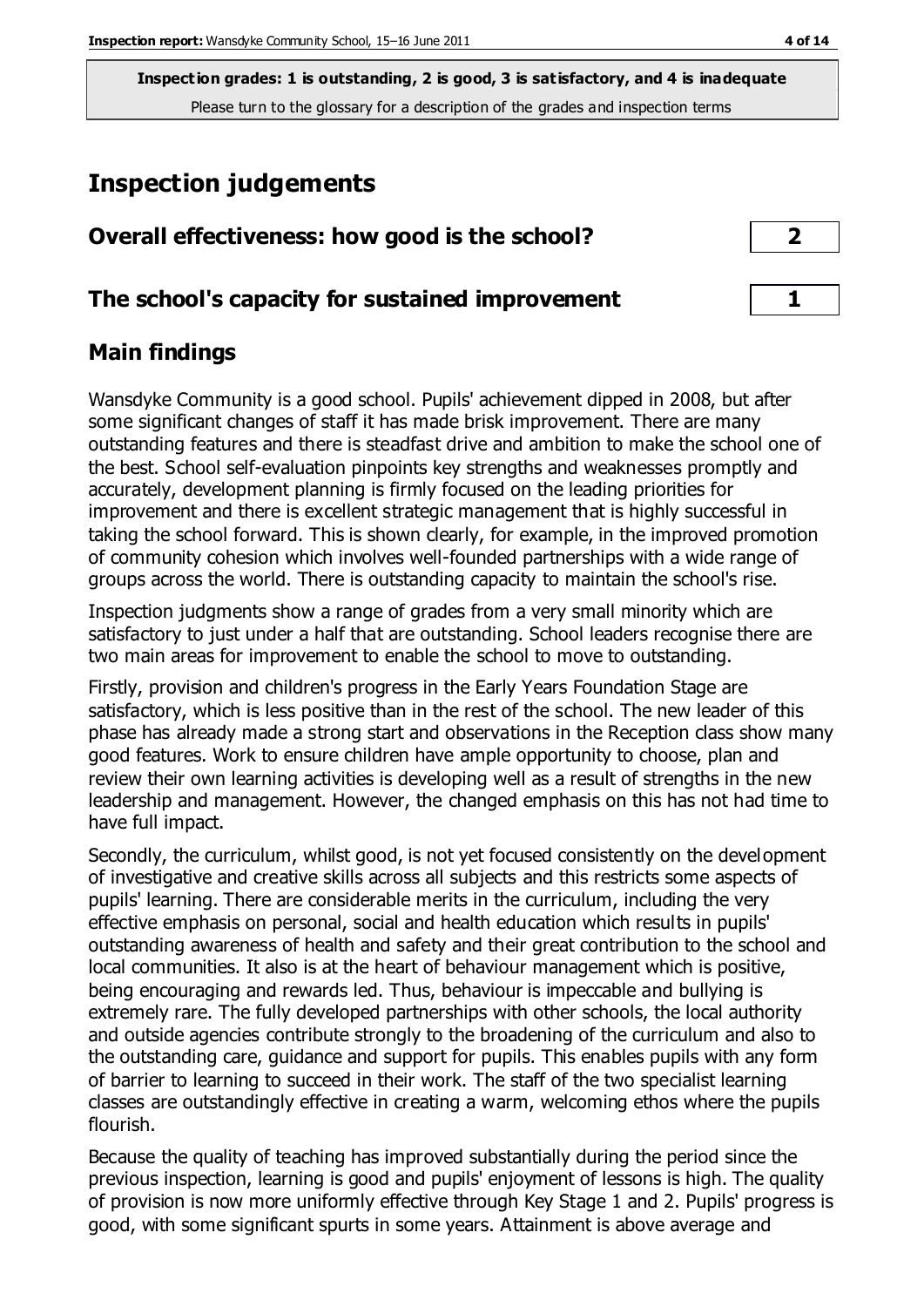continues to rise, as seen in pupils' writing, where many examples are fluent, expressive and extremely well presented.

The governing body consists of highly qualified and experienced people who have a talent for the supportive probing of the school's performance. Although some are new to the governing body, they show the same drive and ambition as everyone else to move the school to outstanding. Staff, the governing body, pupils and the vast majority of parents and carers recognise that the keystone of the school's march to excellence is the headteacher, who holds high expectations, enthusiastically embraces very challenging targets and encourages the vital energy, motivation and commitment necessary to make the pupils' education even better.

## **What does the school need to do to improve further?**

- Strengthen children's opportunities in the Early Years Foundation Stage to play a part in managing their own learning by making personal choices of activities, planning how they will manage them and reviewing their successes and difficulties in learning.
- $\blacksquare$  Broaden the focus of all subjects on investigative and creative skills so that pupils make even brisker progress.

#### **Outcomes for individuals and groups of pupils 1**

After the inspection in January 2008, pupils' achievements dipped below their historic good levels. Since 2009, because school self-evaluation was rigorous, corrective measures were put in place and these proved very successful in returning pupils' progress and attainment to their earlier levels. Although there are signs of a recent rise in children's skills and experience when they first enter Reception, they have been below what is expected of this age group over a period of years.

Attainment is above average in writing, with pupils achieving well. This is seen in Year 3 work following the pupils' dramatisation of an ancient Egyptian funeral. 'Even though I'm not family, tears rolled down my cheeks' and 'Whilst I pushed the stone in, I felt nervous. What would happen to ME!' demonstrate clearly the pupils' empathy with personal situations and reflection on their significance. Such writing is a central element of pupils' outstanding spiritual, moral, social and cultural development. Attainment is also above average in reading and mathematics. Pupils' achievement in reading is high. It is good in mathematics, for example, as shown when Year 1 estimated with considerable accuracy how many jars it would take to fill a bowl with water. Their skill in pouring the water meant very little spillage!

The successes of pupils with special educational needs and/or disabilities are very apparent, both within the specialist provision and the mainstream school. They make good progress because their learning is carefully structured into small step-by-step increases in difficulty. The higher attaining pupils are challenged well by their work in most lessons, although there are a few occasions when their work is a little too leisurely or similar to that of the other ability groups. The school has responded by setting even more stringent targets for learning, which the pupils are working hard to achieve.

The pupils are firm advocates of their school, proud of their own achievement and that of others, and keen to help and support each other. Their high levels of attendance are an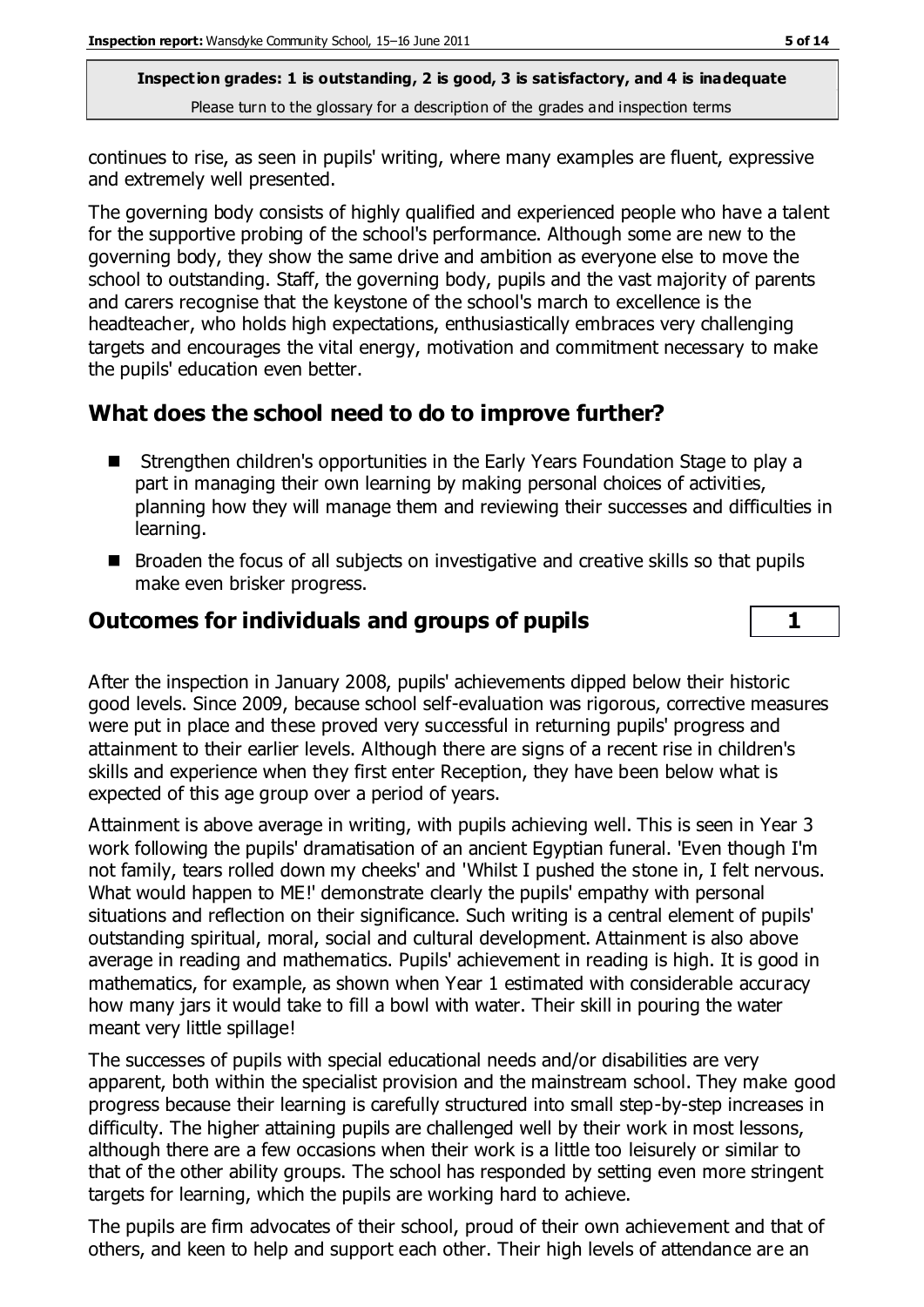indication of their thorough enjoyment of school. When questioned, nearly all pupils said they felt particularly safe, well aware of how to stay healthy and really well prepared for the next stage of their education.

These are the grades for pupils' outcomes

| Pupils' achievement and the extent to which they enjoy their learning                                                     | $\overline{\mathbf{2}}$  |
|---------------------------------------------------------------------------------------------------------------------------|--------------------------|
| Taking into account:<br>Pupils' attainment <sup>1</sup>                                                                   | 2                        |
| The quality of pupils' learning and their progress                                                                        | 2                        |
| The quality of learning for pupils with special educational needs and/or disabilities<br>and their progress               | $\overline{\phantom{0}}$ |
| The extent to which pupils feel safe                                                                                      | 1                        |
| Pupils' behaviour                                                                                                         | 1                        |
| The extent to which pupils adopt healthy lifestyles                                                                       | 1                        |
| The extent to which pupils contribute to the school and wider community                                                   | 1                        |
| The extent to which pupils develop workplace and other skills that will contribute to<br>their future economic well-being |                          |
| Taking into account:<br>Pupils' attendance <sup>1</sup>                                                                   | 1                        |
| The extent of pupils' spiritual, moral, social and cultural development                                                   | 1                        |

<sup>1</sup> The grades for attainment and attendance are: 1 is high; 2 is above average; 3 is broadly average; and 4 is low

# **How effective is the provision?**

The general quality of lessons is good, as shown by direct observations and the scrutiny of pupils' books. There are outstanding lessons where pupils frequently make outstanding progress and achieve particularly well. However, there is some remaining inconsistency, although senior leaders are tackling this effectively. Lesson planning is thorough, with firm focus on the needs of pupils in different ability groups. The key learning objectives are rightly almost always related to the skills and knowledge to be gained rather than the activities to be completed. There are some good opportunities for pupils to review their learning as the session progresses, although this is not always fully developed in a few lessons and this tends to slow progress.

Assessment is used well to support learning. Teachers know how well the pupils are achieving and what is necessary to move them on. This knowledge influences planning effectively. The marking of pupils' books is thorough and helpful. It is better in some classes than others, with the pinnacle of effectiveness in Year 6. In this year group, pupils self-assess and also evaluate the work of others. There is an enthusiastic dialogue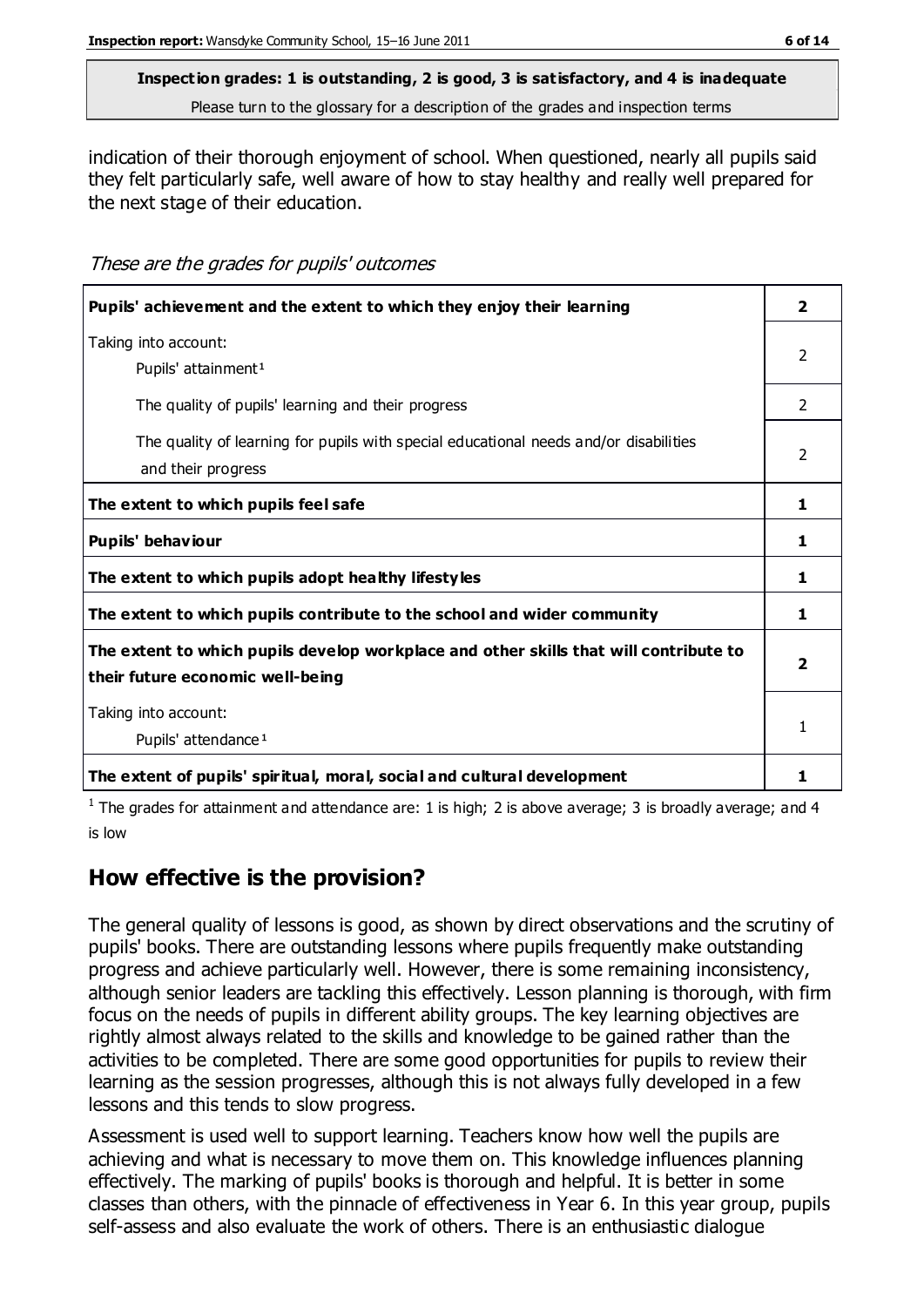between the teacher and the individual pupil, with a commitment to improve shown clearly by the pupil.

The curriculum is well supported by the good range and impact of the out-of-school activities. Parents, carers and teaching assistants all make an important contribution to the effectiveness of these sessions. Many of the themes followed enthuse the pupils to enquiry, research and investigate, and to work creatively.

The care, guidance and support offered pupils are assets in their academic and personal development. Teaching assistants provide strong and effective support, which is based on thorough knowledge of their pupils' interests, worries or needs. The specialist learning staff show the same unwavering focus on supporting and assisting first-class learning that leads to pupils' effective systematic progress.

These are the grades for the quality of provision

| The quality of teaching                                                                                    |  |
|------------------------------------------------------------------------------------------------------------|--|
| Taking into account:<br>The use of assessment to support learning                                          |  |
| The extent to which the curriculum meets pupils' needs, including, where relevant,<br>through partnerships |  |
| The effectiveness of care, guidance and support                                                            |  |

## **How effective are leadership and management?**

Wansdyke Community School is led and managed with high levels of very effective leadership skills across all aspects of its work. Staff and the governing body unhesitatingly adopt very ambitious targets and tight deadlines for the completion of priorities. These are being achieved with increasing success, resulting in rapidly rising standards and progress. The drive and ambition to provide the very best education for pupils in the specialist learning classes is representative of the approach to improvement across the school.

The governing body is resolute in meeting all its statutory duties. It ensures that the safeguarding of pupils is good. Any cause for concern is followed up rapidly and completely and policy and practise are well versed in the latest guidance. Similarly, it works effectively to promote community cohesion. Staff already know that some aspects of this can be enhanced, such as developing further links with different groups across the United Kingdom. The partnerships with parents and carers are good and make a positive contribution to pupils' learning.

The school uses its resources well in providing a good education for the pupils. The accommodation has been remodelled extensively since the previous inspection and now serves the needs of the pupils much more effectively than in 2008. The equality of opportunity is good, as measured by the improving achievement of all pupils. There is absolutely no tolerance of any form of discrimination. On the contrary, pupils go out of their way to work and play harmoniously with others. The morning 'Wake and Shake' sessions are a classic example of how pupils help each other and benefit from shared experiences regardless of background or need. This opening session sets the excellent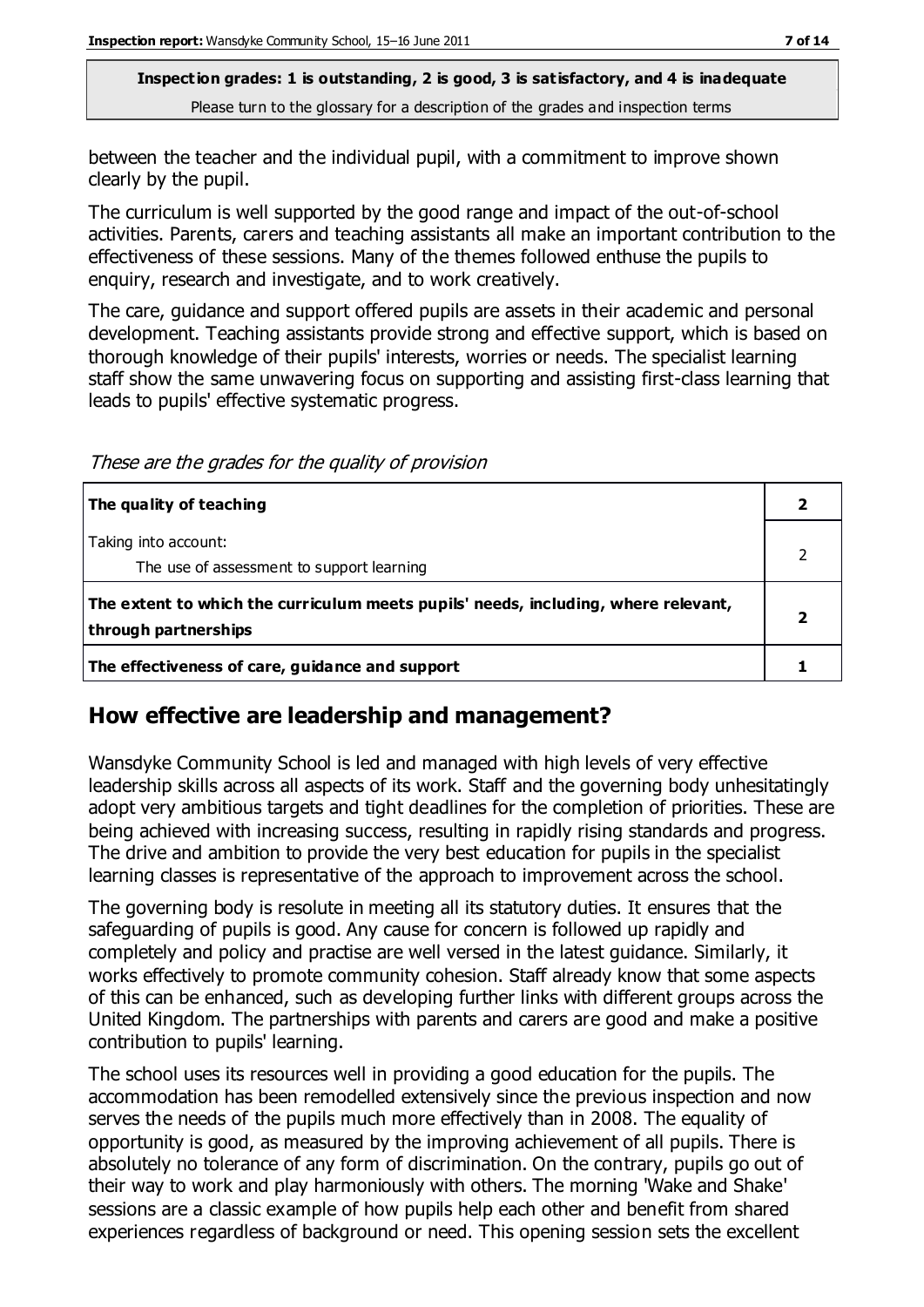tone for the rest of the day and is fully representative of the hardworking yet enjoyable learning ethos created in school.

These are the grades for leadership and management

| The effectiveness of leadership and management in embedding ambition and driving<br>improvement                                                                  |                |
|------------------------------------------------------------------------------------------------------------------------------------------------------------------|----------------|
| Taking into account:<br>The leadership and management of teaching and learning                                                                                   |                |
| The effectiveness of the governing body in challenging and supporting the<br>school so that weaknesses are tackled decisively and statutory responsibilities met |                |
| The effectiveness of the school's engagement with parents and carers                                                                                             | $\overline{2}$ |
| The effectiveness of partnerships in promoting learning and well-being                                                                                           | 1              |
| The effectiveness with which the school promotes equality of opportunity and tackles<br>discrimination                                                           | 2              |
| The effectiveness of safeguarding procedures                                                                                                                     | 2              |
| The effectiveness with which the school promotes community cohesion                                                                                              | $\overline{2}$ |
| The effectiveness with which the school deploys resources to achieve value for money                                                                             | 2              |

# **Early Years Foundation Stage**

The good leadership of the Early Years Foundation Stage is fast creating improved provision and outcomes. The starting points of children are now higher than in the past and are around those expected. Leadership has changed recently and is already building on the advances made earlier in the school year. However, the school identifies some aspects for further development, including more effective partnerships with parents and carers, more comprehensive assessment of children's skills across the six areas of learning, and centrally, the development of far more opportunities for children to develop responsibility for their own learning through choosing and planning their activities and then reviewing how well they have done. These core priorities have been at the heart of improvement work this year and are bearing fruit in terms of children's accelerating progress and attainment, which, over the year, have been at the expected levels.

The children are enjoying their learning. There is much fun and laughter. They are keen to show visitors what they have achieved, such as the wall of shells embedded in sand, completed as part of their beach theme. Opportunities to write and use numbers are in greater evidence across all the activities, indoors and out. Children are increasingly choosing voluntarily to write and count rather than always learning to do these things under the direction of the teacher. This was apparent in the labels attached to objects in the beach shop, many of which were written and priced by the children.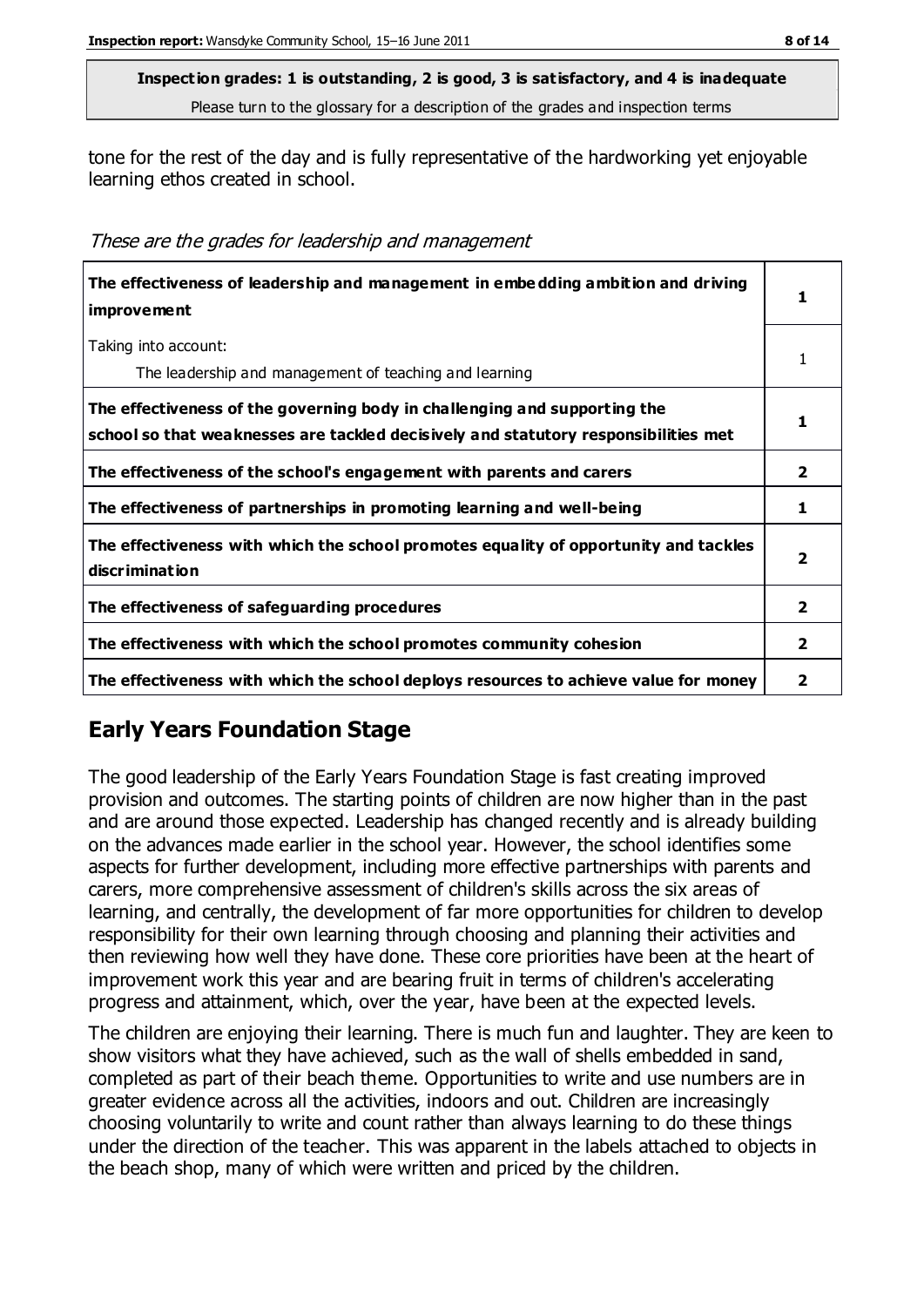**Inspection grades: 1 is outstanding, 2 is good, 3 is satisfactory, and 4 is inadequate**

Please turn to the glossary for a description of the grades and inspection terms

These are the grades for the Early Years Foundation Stage

| <b>Overall effectiveness of the Early Years Foundation Stage</b>                      |  |
|---------------------------------------------------------------------------------------|--|
| Taking into account:<br>Outcomes for children in the Early Years Foundation Stage     |  |
| The quality of provision in the Early Years Foundation Stage                          |  |
| The effectiveness of leadership and management of the Early Years Foundation<br>Stage |  |

# **Views of parents and carers**

About 40% of parents and carers responded to the questionnaire, which is an above average return. Most hold very positive views of the school. There were a number of written comments, split between those in favour of the school and its work and some with significant reservations. The concerns of a small group centred on how effectively the school has improved in the last two years and the quality of leadership. The management of staff changes was also a focus of the concerns. Inspection evidence contrasts strongly with such views. Inspectors assure the parents and carers who hold these views that the changes have been well thought through and are proving very effective in building a reliable, successful education for all pupils. The positive views of parents and carers, which tended to be directly opposed to the concerns, echo these judgements.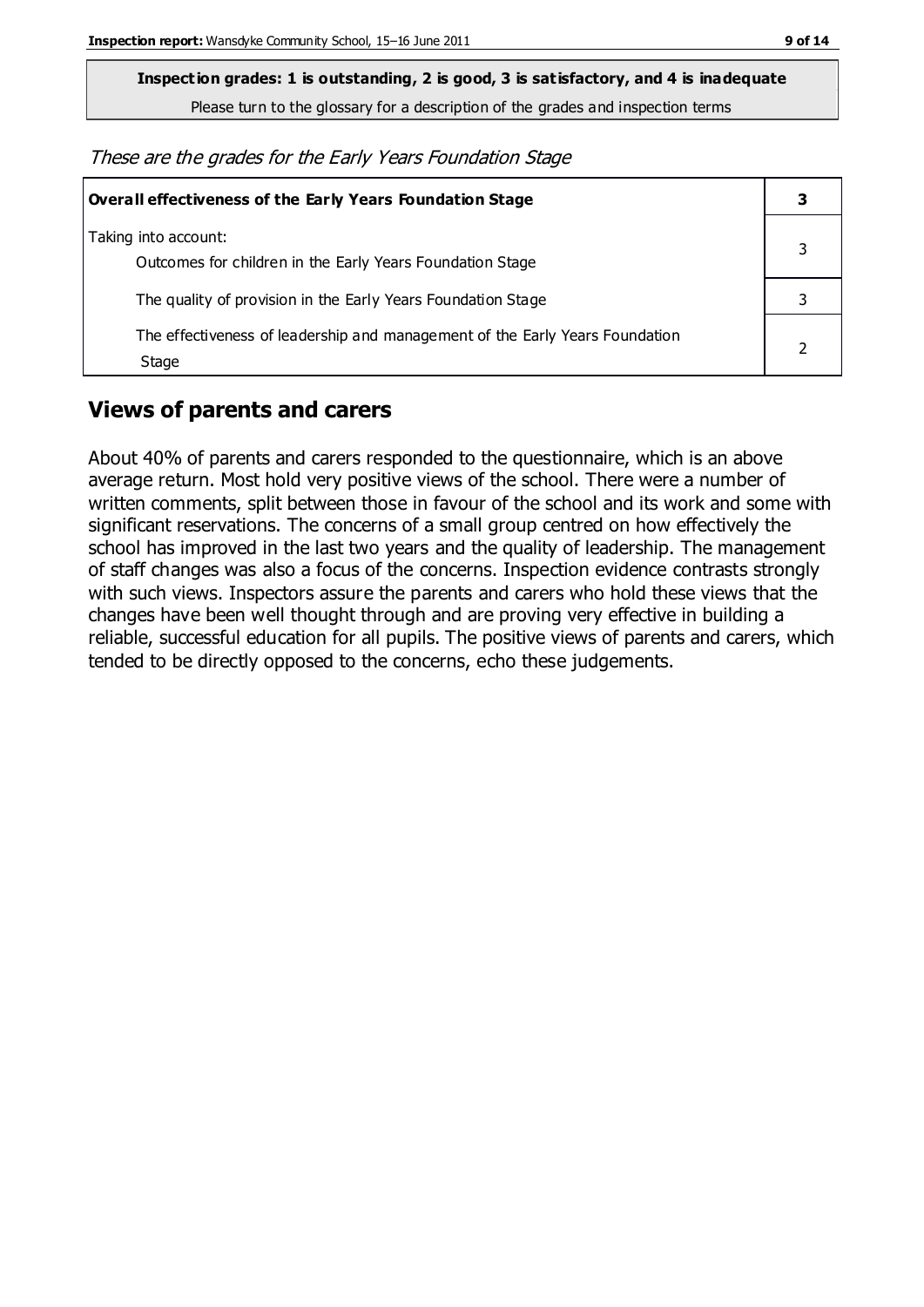#### **Responses from parents and carers to Ofsted's questionnaire**

Ofsted invited all the registered parents and carers of pupils registered at Wansdyke Community School to complete a questionnaire about their views of the school.

In the questionnaire, parents and carers were asked to record how strongly they agreed with 13 statements about the school.

The inspection team received 93 completed questionnaires by the end of the on-site inspection. In total, there are 236 pupils registered at the school.

| <b>Statements</b>                                                                                                                                                                                                                                       | <b>Strongly</b><br>agree |               | <b>Agree</b> |               | <b>Disagree</b> | <b>Strongly</b><br>disagree |                |                |
|---------------------------------------------------------------------------------------------------------------------------------------------------------------------------------------------------------------------------------------------------------|--------------------------|---------------|--------------|---------------|-----------------|-----------------------------|----------------|----------------|
|                                                                                                                                                                                                                                                         | <b>Total</b>             | $\frac{0}{0}$ | <b>Total</b> | $\frac{0}{0}$ | <b>Total</b>    | $\frac{0}{0}$               | <b>Total</b>   | $\frac{0}{0}$  |
| My child enjoys school                                                                                                                                                                                                                                  | 37                       | 40            | 54           | 58            | $\overline{2}$  | $\overline{2}$              | 0              | $\mathbf 0$    |
| The school keeps my child<br>safe                                                                                                                                                                                                                       | 42                       | 45            | 45           | 48            | 6               | 6                           | $\mathbf 0$    | $\mathbf 0$    |
| My school informs me about<br>my child's progress                                                                                                                                                                                                       | 20                       | 22            | 59           | 63            | 11              | 12                          | $\overline{2}$ | $\overline{2}$ |
| My child is making enough<br>progress at this school                                                                                                                                                                                                    | 24                       | 26            | 55           | 59            | $\overline{7}$  | 8                           | $\overline{2}$ | $\overline{2}$ |
| The teaching is good at this<br>school                                                                                                                                                                                                                  | 27                       | 29            | 54           | 58            | 5               | 5                           | $\mathbf{1}$   | $\mathbf{1}$   |
| The school helps me to<br>support my child's learning                                                                                                                                                                                                   | 26                       | 28            | 52           | 56            | 12              | 13                          | $\mathbf{1}$   | $\mathbf{1}$   |
| The school helps my child to<br>have a healthy lifestyle                                                                                                                                                                                                | 28                       | 30            | 62           | 67            | 3               | 3                           | $\mathbf 0$    | $\mathbf 0$    |
| The school makes sure that<br>my child is well prepared for<br>the future (for example<br>changing year group,<br>changing school, and for<br>children who are finishing<br>school, entering further or<br>higher education, or entering<br>employment) | 35                       | 38            | 50           | 54            | 5               | 5                           | $\mathbf 0$    | $\mathbf 0$    |
| The school meets my child's<br>particular needs                                                                                                                                                                                                         | 24                       | 26            | 57           | 61            | 11              | 12                          | $\mathbf{1}$   | $\mathbf{1}$   |
| The school deals effectively<br>with unacceptable behaviour                                                                                                                                                                                             | 17                       | 18            | 62           | 67            | 10              | 11                          | $\mathbf{1}$   | $\mathbf{1}$   |
| The school takes account of<br>my suggestions and concerns                                                                                                                                                                                              | 18                       | 19            | 55           | 59            | 15              | 16                          | 1              | 1              |
| The school is led and<br>managed effectively                                                                                                                                                                                                            | 28                       | 30            | 50           | 54            | 6               | 6                           | 5              | 5              |
| Overall, I am happy with my<br>child's experience at this<br>school                                                                                                                                                                                     | 30                       | 32            | 57           | 58            | $\overline{4}$  | $\overline{4}$              | $\mathbf{1}$   | $\mathbf 1$    |

The table above summarises the responses that parents and carers made to each statement. The percentages indicate the proportion of parents and carers giving that response out of the total number of completed questionnaires. Where one or more parents and carers chose not to answer a particular question, the percentages will not add up to 100%.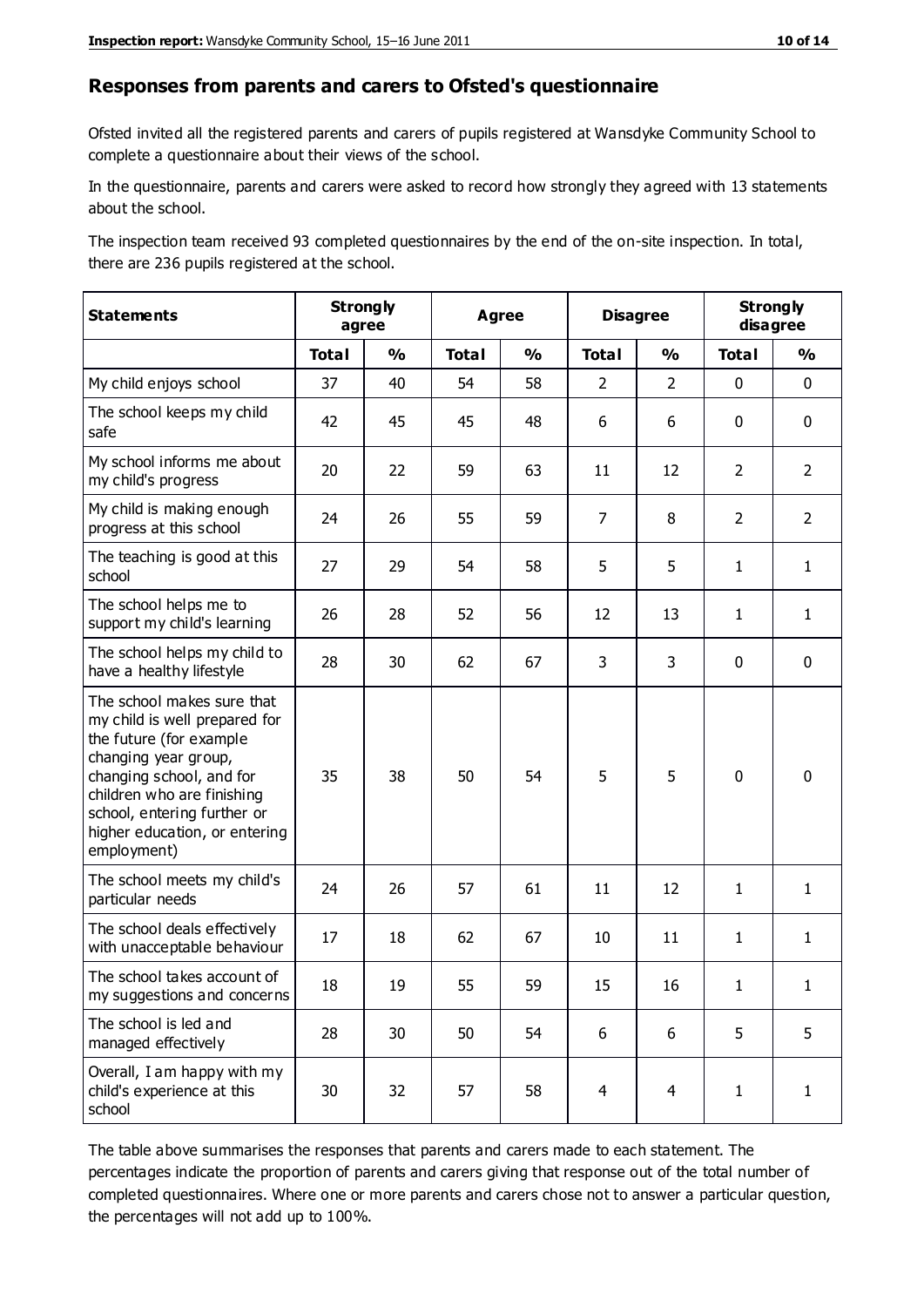# **Glossary**

| Grade   | <b>Judgement</b> | <b>Description</b>                                                                                                                                                                                                            |
|---------|------------------|-------------------------------------------------------------------------------------------------------------------------------------------------------------------------------------------------------------------------------|
| Grade 1 | Outstanding      | These features are highly effective. An outstanding school<br>provides exceptionally well for all its pupils' needs.                                                                                                          |
| Grade 2 | Good             | These are very positive features of a school. A school that<br>is good is serving its pupils well.                                                                                                                            |
| Grade 3 | Satisfactory     | These features are of reasonable quality. A satisfactory<br>school is providing adequately for its pupils.                                                                                                                    |
| Grade 4 | Inadequate       | These features are not of an acceptable standard. An<br>inadequate school needs to make significant improvement<br>in order to meet the needs of its pupils. Ofsted inspectors<br>will make further visits until it improves. |

#### **What inspection judgements mean**

## **Overall effectiveness of schools**

|                       | Overall effectiveness judgement (percentage of schools) |      |                     |                   |
|-----------------------|---------------------------------------------------------|------|---------------------|-------------------|
| <b>Type of school</b> | <b>Outstanding</b>                                      | Good | <b>Satisfactory</b> | <b>Inadequate</b> |
| Nursery schools       | 46                                                      | 48   | 6                   |                   |
| Primary schools       | 6                                                       | 47   | 40                  | 7                 |
| Secondary schools     | 12                                                      | 39   | 38                  | 11                |
| Sixth forms           | 13                                                      | 42   | 41                  | 3                 |
| Special schools       | 28                                                      | 49   | 19                  | 4                 |
| Pupil referral units  | 14                                                      | 45   | 31                  | 10                |
| All schools           | 10                                                      | 46   | 37                  |                   |

New school inspection arrangements were introduced on 1 September 2009. This means that inspectors now make some additional judgements that were not made previously.

The data in the table above are for the period 1 September 2010 to 31 December 2010 and are consistent with the latest published official statistics about maintained school inspection outcomes (see **[www.ofsted.gov.uk](http://www.ofsted.gov.uk/)**).

The sample of schools inspected during 2010/11 was not representative of all schools nationally, as weaker schools are inspected more frequently than good or outstanding schools.

Percentages are rounded and do not always add exactly to 100.

Sixth form figures reflect the judgements made for the overall effectiveness of the sixth form in secondary schools, special schools and pupil referral units.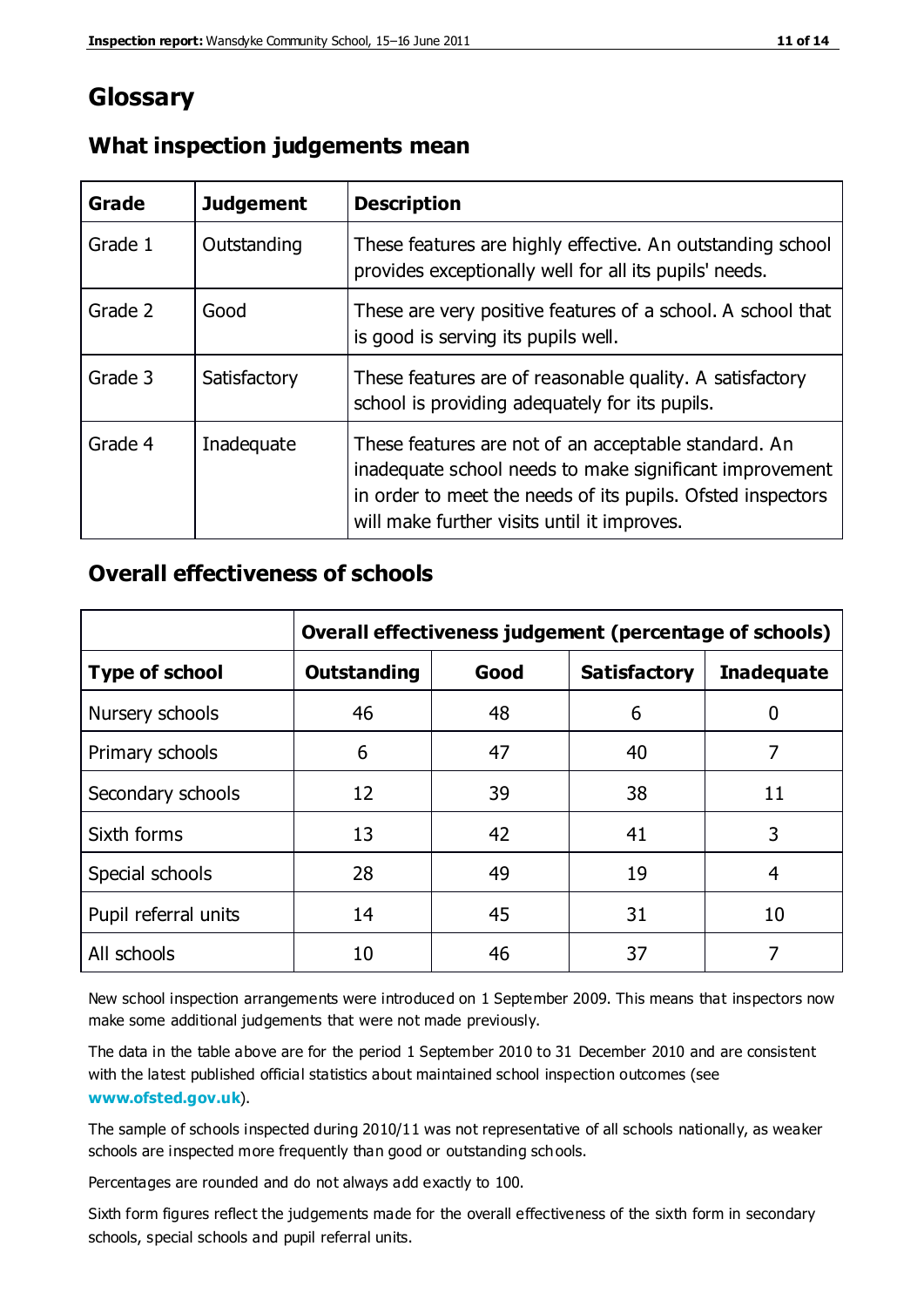# **Common terminology used by inspectors**

| Achievement:                  | the progress and success of a pupil in their learning,<br>development or training.                                                                                                                                                          |  |  |
|-------------------------------|---------------------------------------------------------------------------------------------------------------------------------------------------------------------------------------------------------------------------------------------|--|--|
| Attainment:                   | the standard of the pupils' work shown by test and<br>examination results and in lessons.                                                                                                                                                   |  |  |
| Capacity to improve:          | the proven ability of the school to continue<br>improving. Inspectors base this judgement on what<br>the school has accomplished so far and on the quality<br>of its systems to maintain improvement.                                       |  |  |
| Leadership and management:    | the contribution of all the staff with responsibilities,<br>not just the headteacher, to identifying priorities,<br>directing and motivating staff and running the school.                                                                  |  |  |
| Learning:                     | how well pupils acquire knowledge, develop their<br>understanding, learn and practise skills and are<br>developing their competence as learners.                                                                                            |  |  |
| <b>Overall effectiveness:</b> | inspectors form a judgement on a school's overall<br>effectiveness based on the findings from their<br>inspection of the school. The following judgements,<br>in particular, influence what the overall effectiveness<br>judgement will be. |  |  |
|                               | The school's capacity for sustained<br>improvement.                                                                                                                                                                                         |  |  |
|                               | Outcomes for individuals and groups of pupils.                                                                                                                                                                                              |  |  |
|                               | The quality of teaching.                                                                                                                                                                                                                    |  |  |
|                               | The extent to which the curriculum meets<br>pupils' needs, including, where relevant,<br>through partnerships.                                                                                                                              |  |  |
|                               | The effectiveness of care, guidance and<br>support.                                                                                                                                                                                         |  |  |
| Progress:                     | the rate at which pupils are learning in lessons and<br>over longer periods of time. It is often measured by<br>comparing the pupils' attainment at the end of a key                                                                        |  |  |

stage with their attainment when they started.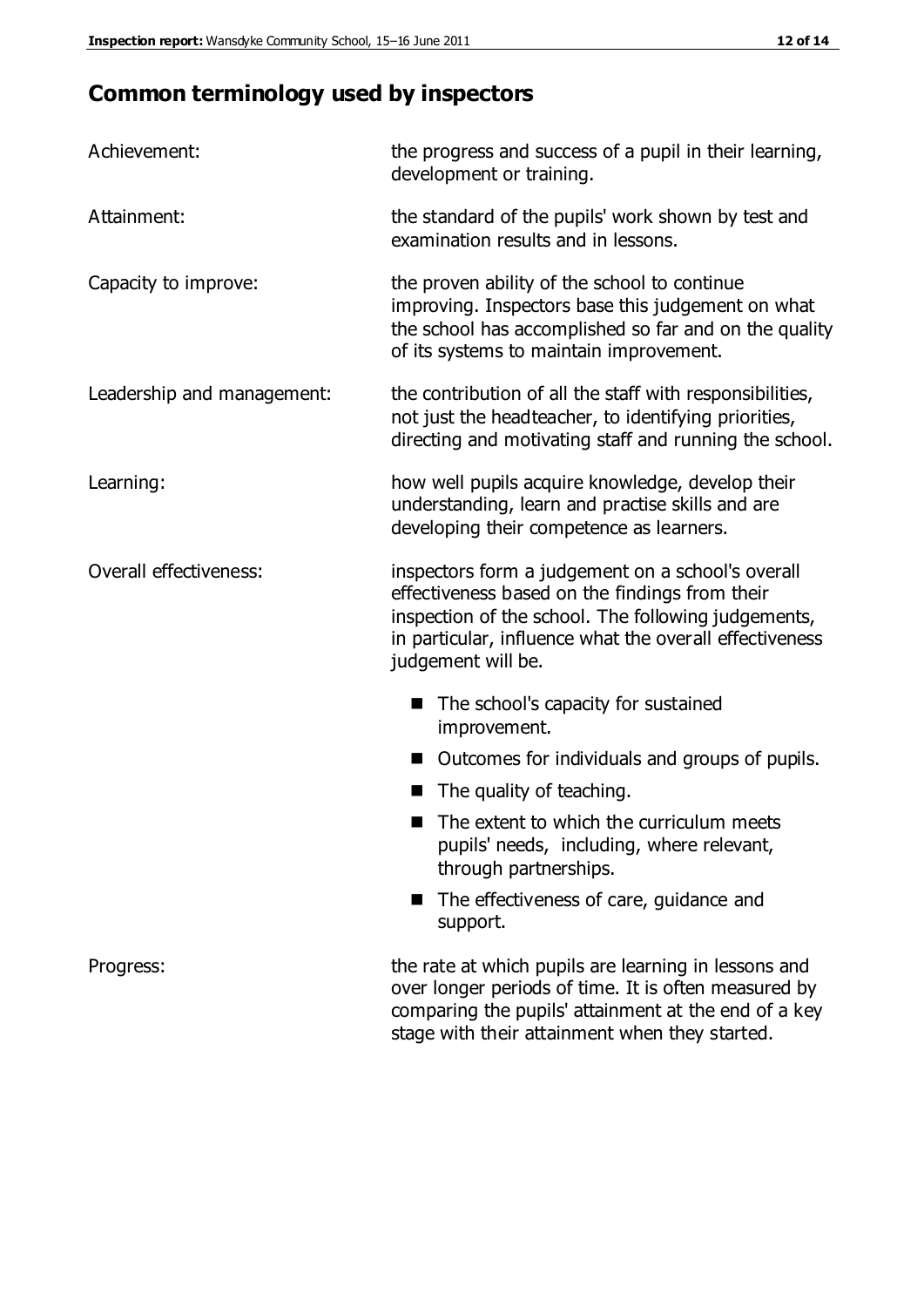## **This letter is provided for the school, parents and carers to share with their children. It describes Ofsted's main findings from the inspection of their school.**

#### 17 June 2011

#### Dear Pupils

#### **Inspection of Wansdyke Community School, Devizes SN10 5EF**

Thank you for your friendly welcome when we visited your school recently. You were very helpful and we learned a lot about Wansdyke when we spoke with you. We judge that you go to a good school. In our report, we have written about how it is improving rapidly. Amongst its many strengths, these stand out.

- You are making good progress and doing better than is expected for your age. Your written work is particularly good.
- Children in Reception are enjoying their learning.
- You work and play really well together. The 'Wake and Shake' sessions are a great start to the day.
- **Nour behaviour is excellent.**
- You are well taught.
- All the adults in school take great care of you.
- Your headteacher leads the staff in expecting great things from you. You work hard to meet these expectations.

We have identified two main things to improve now:

- give Reception children more chances to choose their own activities, plan how they will do them and, afterwards, think about how successful they have been
- make sure you have many opportunities to research, investigate and work creatively in all subjects.

You can help your teachers make these improvements by suggesting some topics to learn about and researching them in books and by computer.

Yours sincerely

David Carrington Lead inspector